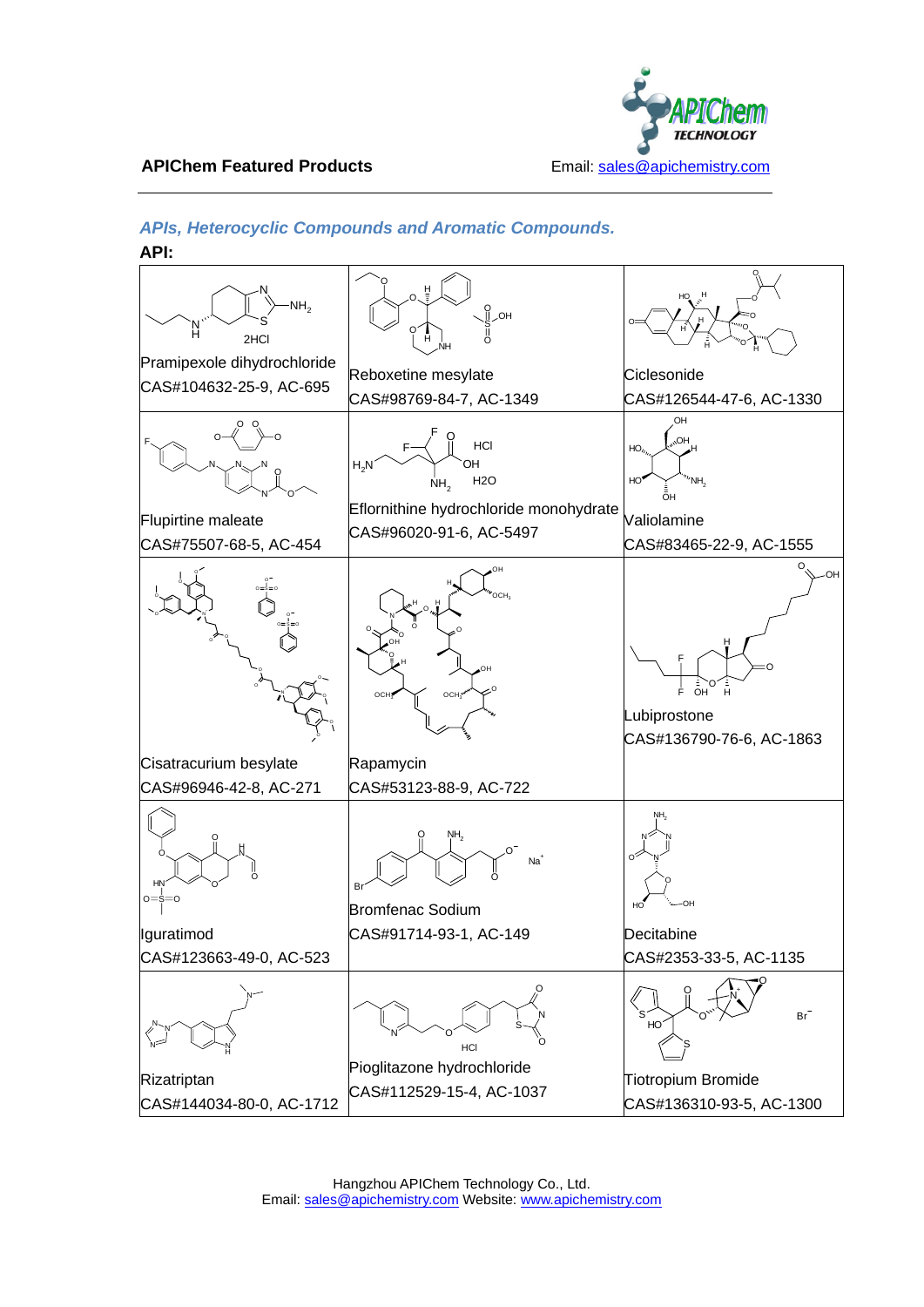

#### **APIChem Featured Products** Email: sales @apichemistry.com

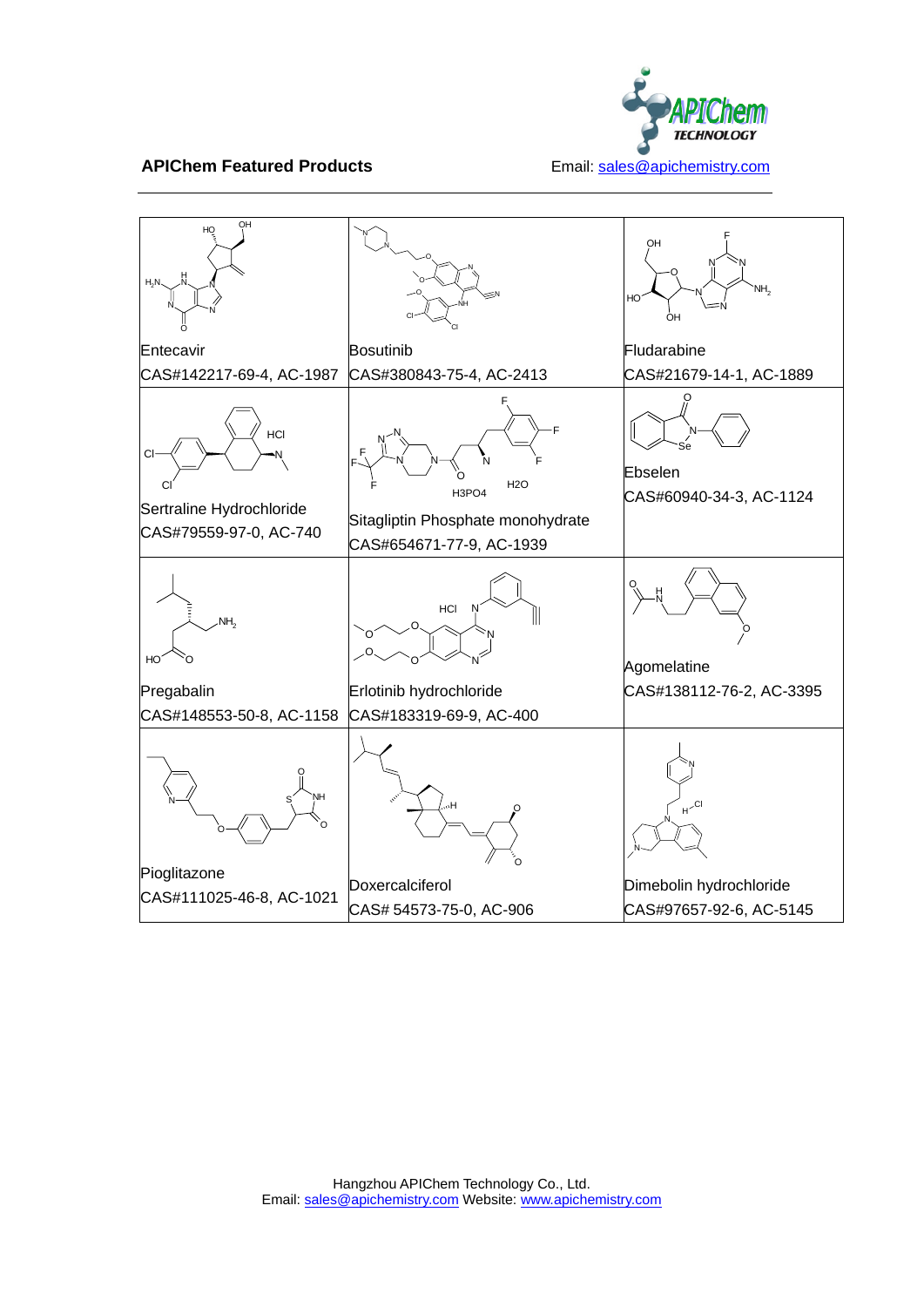

## **APIChem Featured Products Email:** sales@apichemistry.com

## **Heterocyclic Compounds:**

| NH <sub>2</sub><br>СI<br>AC-5443 | $H_2N$<br>HO<br>AC-074             | OН<br>HО<br>AC-1001                                        |
|----------------------------------|------------------------------------|------------------------------------------------------------|
| CI<br>O                          | OН<br>С                            | CAS#626-03-9<br>н<br>ÓН                                    |
| AC-3382<br>CAS#6636-55-1         | AC-3372<br>CAS#17368-12-6          | AC-621<br>CAS#74892-81-2<br>OH                             |
| NH <sub>2</sub><br>F<br>СI       | .CI<br>N.                          | O:<br>Br                                                   |
| AC-3117<br>CAS#155-10-2          | AC-3195<br>CAS#49845-33-2          | AC-191<br>CAS#37131-87-6                                   |
| OН<br>N<br>COOH                  | HO<br>CI.                          | Br<br>AC-1809                                              |
| AC-870<br>CAS#6299-87-2          | AC-963<br>CAS#73027-79-9           | CAS#375368-78-8                                            |
| CI-<br>.Br<br>СI<br>AC-895       | Br、<br><b>OH</b><br>AC-1361        | CI <sub>2</sub><br>.CI<br>$N \diagdown \eq N$<br>AC-1077   |
|                                  | CAS#173772-63-9<br>CAS#138006-41-4 | CAS#59315-44-5<br>$O_{\leq N^{+}} O^{-}$<br>CAS#37669-64-0 |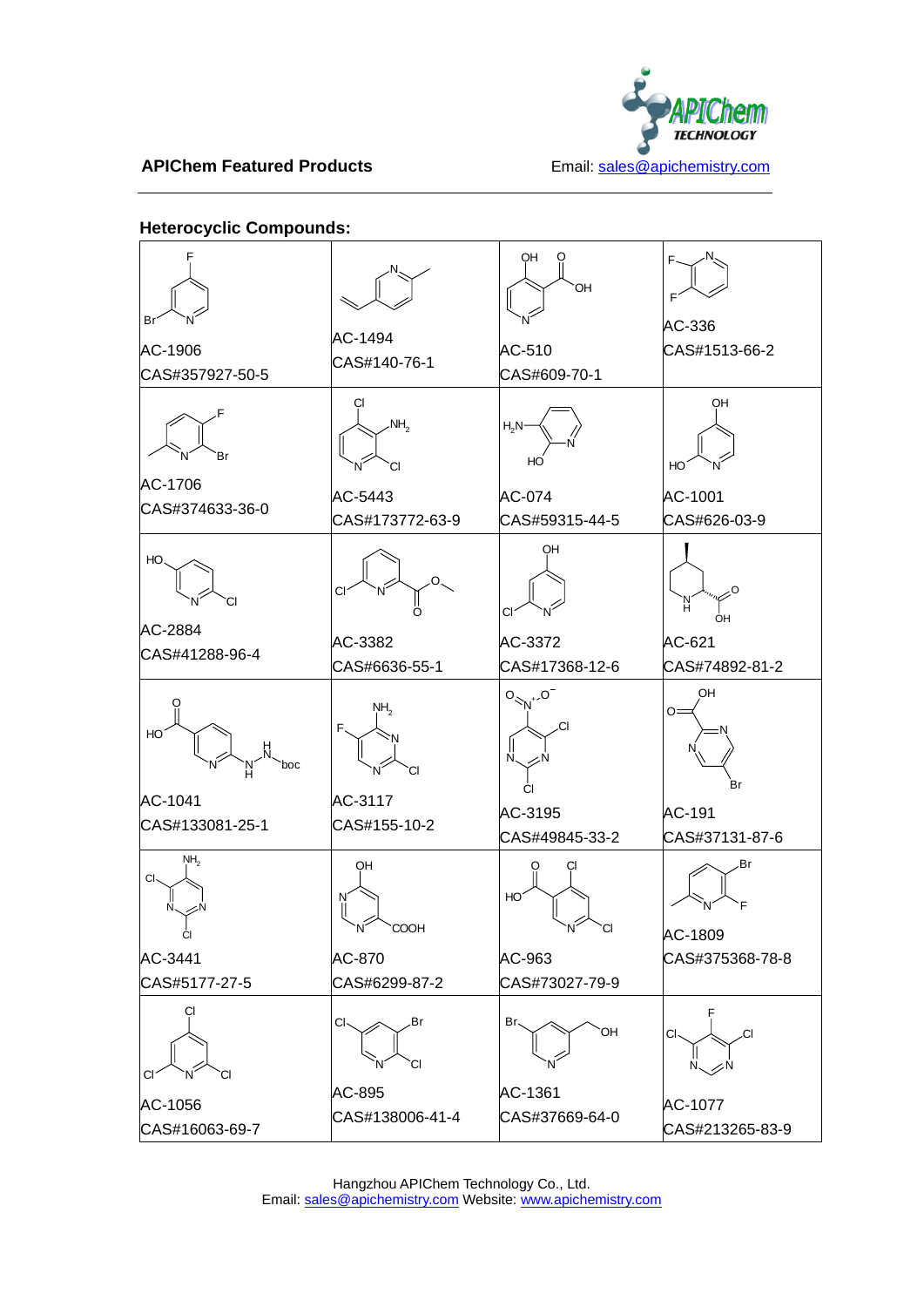

**APIChem Featured Products** Email: sales @apichemistry.com



Hangzhou APIChem Technology Co., Ltd. Email: sales@apichemistry.com Website: www.apichemistry.com